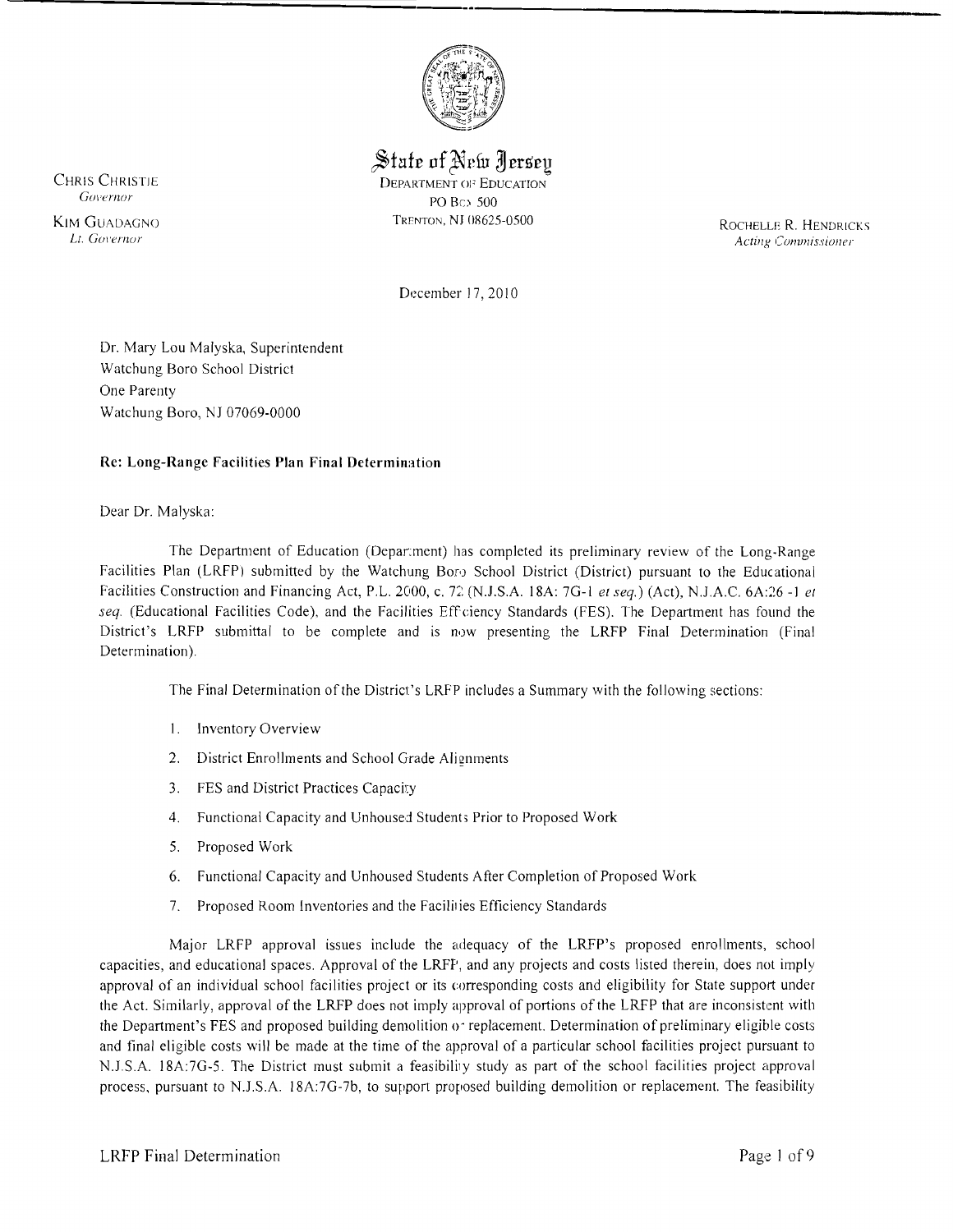study should demonstrate that a building might pose a risk to the safety of the occupants after rehabilitation or that rehabilitation is not cost-effective.

Following the approval of the LRFP, the Distric<sup>-</sup> may submit an amendment to the approved LRFP for Department review. Unless and until an amendment to the LRFP is submitted to and approved by the Commissioner of the Department pursuant to N.J.S.A. 18A:7G-4(c), the approved LRFP shall remain in effect. The District may proceed with the implementation of school facilities projects that are consistent with the approved LRFP whether or not the school facilities project contains square footage that may be ineligible for State support.

We trust that this document will adequately explain the Final Determination and allow the District to move forward with the initiation of projects within its LRFP Please contact Frank LoDolce, Regional Director at the Office of School Facilities at (609) 292-7078 with any quest ons or concerns that you may have.

Sincerely, <u>|</u><br>|-<br>| | | | Mag Sen

 $\sim$ Rochelle R. Hendricks Acting Commissioner

RRH:BEP:FLhlj Enclosure

c: Division of Education Efficiency Trudy Doyle, Somerset County, Executive County Superintendent Bernard E. Piaia, Director, Office School Facilities Frank LoDolce, Regional Director, Office of School Facilities H. Lyle Jones, Manager, Office of School Facilities Dianne Faucher, School Business Administrator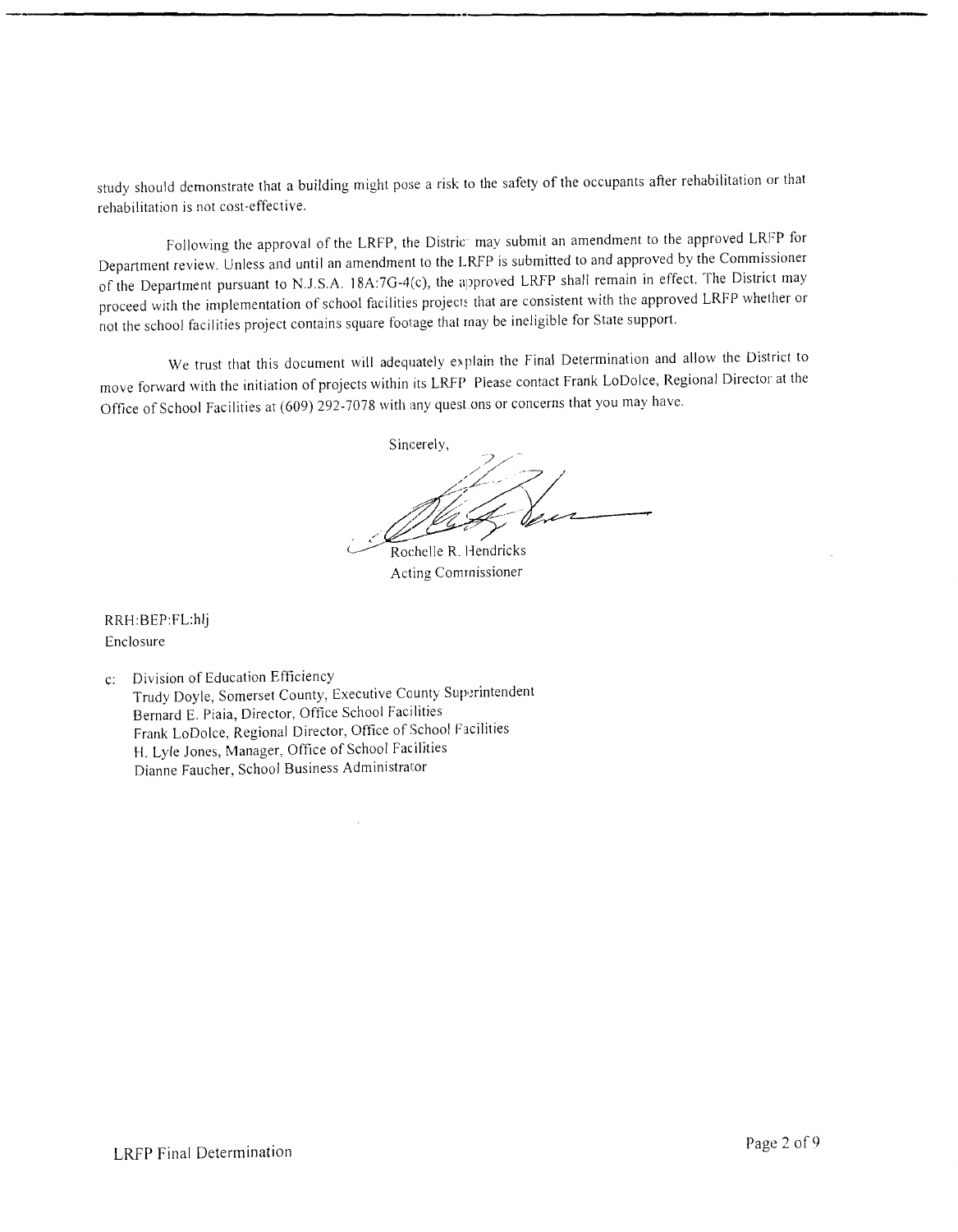## LONG-RANGE FACILITIES PLAN

# **Final Determination Summary**

## Watchung Boro S:hool District

The Department of Education (Department) has completed its review of the Long-Range Facilities Plan (LRfP or Plan) submitted by the Watchung Boro School District (District) pursuant to the Educational Facilities Construction and Financing Act, P.L. 2000, c.72 (N.J.S.A. 18A:7G-1 at seq.) (Act), N.J.A.C. 6A:26-1 et seq. (Educational Facilities Code), and the Facilities Efficiency Standards (FES).

This is the Department's Final Determination Summary (Summary) of the LRFP. The Summary is based on the standards set forth in the Act, the Educational Facilities Code, the FES, District entered data in the LRFP and Project Application and Tracking System (LRFP website), and District supplied supporting documentation. The Summary consists of seven sections. The referenced reports in *itelic* text are standard LRFP reports available on the Department's LRFP website.

## **1. Inventory Overview**

The District provides services for students in grades  $K-8$ . The predominant existing school grade configuration is K-4. The predominant proposed school grade configuration is K-4. The District is classified as "under 55" district for funding purposes.

The District identified existing and proposed schools, sites, buildings, playgrounds, playfields, and parking lots in its LRFP. The total number of existing and proposed district-owned or leased schools, sites, and buildings are listed in Table I. A detailed description of each asset (.an be found in the LRFP website report titled *"Site Asset Inventory Report. "* 

|                                                      | <b>Existing</b> | <b>Proposed</b> |  |
|------------------------------------------------------|-----------------|-----------------|--|
| Sites:                                               |                 |                 |  |
| Total Number of Sites                                |                 |                 |  |
| Number of Sites with no Buildings                    |                 |                 |  |
| Number of Sites with no Instructional Buildings      |                 |                 |  |
| <b>Schools and Buildings:</b>                        |                 |                 |  |
| Total Number of Schools                              |                 |                 |  |
| Total Number of Instructional Buildings              |                 |                 |  |
| Total Number of Administrative and Utility Buildings |                 |                 |  |
| Total Number of Athletic Facilities                  |                 |                 |  |
| Total Number of Parking Facilities                   |                 |                 |  |
| Total Number of Temporary Facilities                 |                 |                 |  |

#### **Table 1: Inventory Summary**

As directed by the Department, incomplete school facilities projects that have project approval from the **Department are represented as "existing" in the Plan.** District schools with incomplete approved projects that include new construction or the reconfiguration of existing program space are as follows: n/a.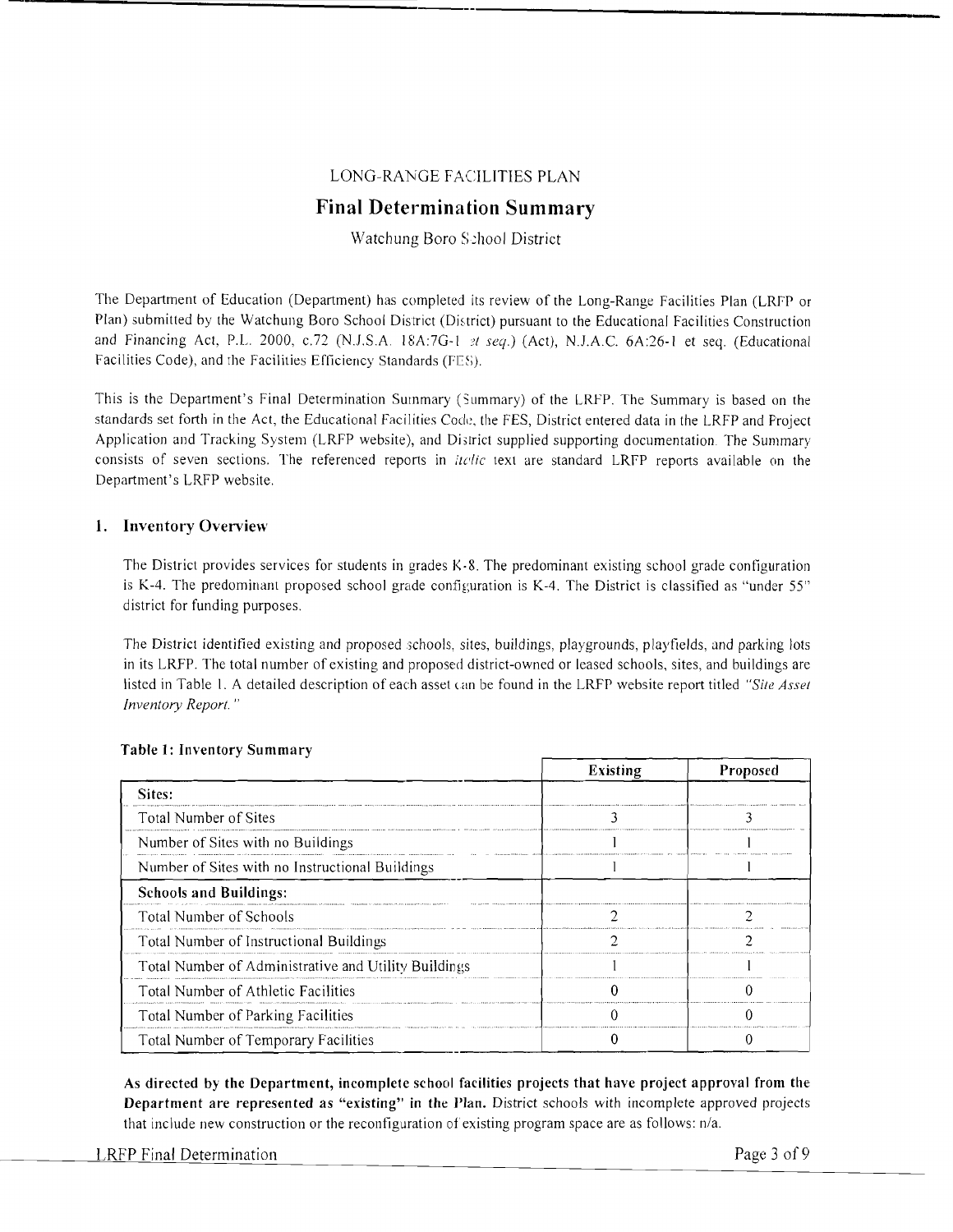Major conclusions are as follows:

- The District is proposing to maintain the existing number of District-owned or leased sites.
- The District is proposing to maintain the existing number of District-owned or operated schools.
- The District is proposing to maintain the existing number of District-owned or leased instructional buildings. The District is proposing to maintain the existing number of District-owned or leased noninstructional buildings.

**FINDINGS** The Department has determined that the proposed inventory is adequate for rev iew of the District's LRFP. However, the LRFP determination does not imply approval of an individual school facilities project listed within the LRFP. The District must subm t individual project applications for project approval. If building demolition or replacement is proposed, the District must submit a feasibility study, pursuant to N.J.S.A. 18A:7G-7b, as part of the application for the specific school facilities project.

# 2. District Enrollments and School Grade Alignments

The District determined the number of students, or "proposed enrollments," to be accommodated in the LRFP on a district-wide basis and in each school. The District's existing and proposed enrollments and the cohortsurvival projection provided by the Department on the LRFP website are listed in Table 2. Detailed information can be found in the LRFP website report titled "Enrol'ment Projection Detail." Existing and proposed school enrollments and grade alignments can be found in the report titled "Enrollment and School Grade Alignment."

|                             | <b>Actual Enrollments</b><br>2010 | <b>District Proposed</b><br><b>Enrollments</b> | <b>Department's LRFP</b><br><b>Website Projection</b> |  |
|-----------------------------|-----------------------------------|------------------------------------------------|-------------------------------------------------------|--|
| Grades K-12:                |                                   |                                                |                                                       |  |
| Grades K-5, including SCSE  |                                   | 48.                                            | 48.                                                   |  |
| Grades 6-8, including SCSE  | 251                               | 230                                            | 230                                                   |  |
| Grades 9-12, including SCSE |                                   |                                                |                                                       |  |
| Pre-Kindergarten:           |                                   |                                                |                                                       |  |
| Pre-Kindergarten, Age 3     |                                   |                                                |                                                       |  |
| Pre-Kindergarten, Age 4     |                                   |                                                |                                                       |  |
| Pre-Kindergarten, SCSE      |                                   |                                                |                                                       |  |
| <b>District Totals</b>      | 688                               |                                                |                                                       |  |

## **Table 2: Enrollment Comparison**

"SCSE" = Self-Contained Special Education

Major conclusions are as follows:

- The District elected to use the Department's LRFP website projection. Supporting documentation was submitted to the Department as required to justify the proposed enrollments.
- The District is planning for increasing enrollments.
- The District is not an ECPA (Early Childhood Program Aid) District.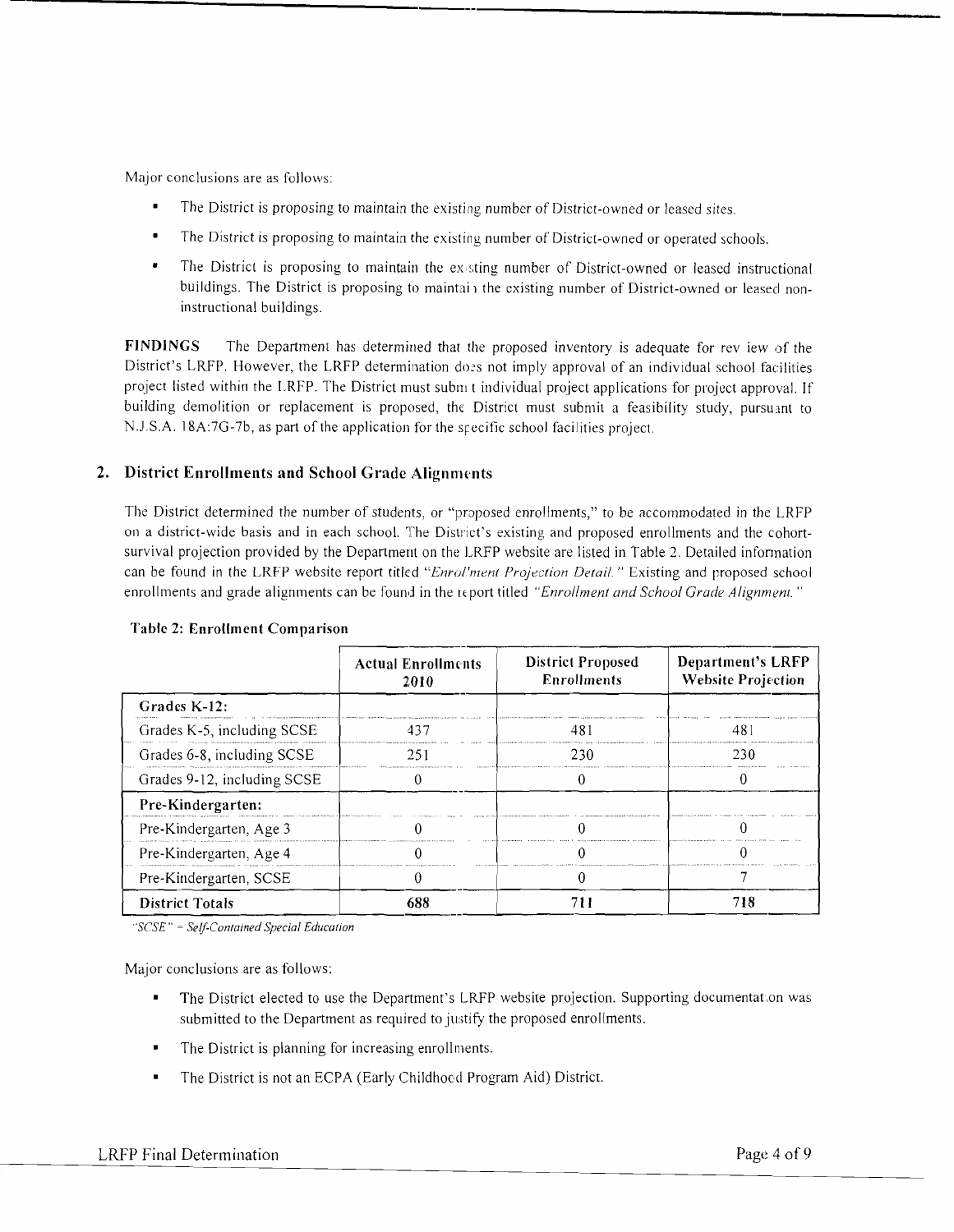**FINDINGS** The Department has determined that the District's proposed enrollments are supportable for review of the District's LRFP. The Department will require a current enrollment projection at the time an application for a school facilities project is submitted i icorporating the District's most recent Fall Enrollment Report in order to verify that the LRFP's planned capacity is appropriate for the updated enrollments.

**'--------------------------------,** 

# **3. FES and District Practices Capacity**

The proposed room inventories for each school were analyzed to determine whether the LRFP provides adequate capacity for the proposed enrollments. Two c2pacity calculation methods, called *"FES Capacit)'''* and *"District Practices Capacity,"* were used to assess existing and proposed school capacity in accordance with the FES and District program delivery practices. A th rd capacity calculation, called *"Functional Capacity,"* determines Unhoused Students and potential State support for school facilities projects. Functional Capacity is analyzed in Section 5 of this Summary.

- *FES Capacity* only assigns capacity to pre-kindergarten *(if district-owned or operated),* kindergarten, generaL and self-contained special education classrooms. No other room types are considerec to be capacity-generating. Class size is based on the FES and is prorated for classrooms that are sized smaller than FES classrooms. FES Capacity is most accurate for elementary schools, or schools with non-departmentalized programs, in which instruction is "homeroom" based. This capacity calculation may also be accurate for middle schools depending upon the program structure. However, this method usually significantly understates available high school capacity since specialized spaces that are typically provided in lieu of general classroorls are not included in the capacity calculations.
- *District Practices Capacity* allows the District to include specialized room types in the capacity calculations and adjust class size to reflect ac:ual practices. This calculation is used to review capacity and enrollment coordination in middle and high schools.

A capacity utilization factor in accordance with the FES is included in both capacity calculations. A 90% capacity utilization rate is applied' to classrooms serving grades K-8. An 85% capacity utilization rate is applied to classrooms serving grades 9-12. No capacity utilizacion factor is applied to preschool classrooms.

Table 3 provides a summary of existing and proposed district-wide capacities. Detailed information can be found in the LRFP website report titled *"FES and Dis'rict Practices Capacity. "* 

|                                          | <b>Total FES Capacity</b> | <b>Total District Practices Capacity</b> |
|------------------------------------------|---------------------------|------------------------------------------|
| $(A)$ Proposed Enrollments               |                           |                                          |
| (B) Existing Capacity                    | 792                       | 848                                      |
| <i>*Existing Capacity Status (B)-(A)</i> |                           |                                          |
| (C) Proposed Capacity                    | 792                       |                                          |
| <i>Proposed Capacity Status (C)-(A)</i>  |                           |                                          |

# **Table 3: FES and District Practices Capacity Summary**

\* Positive numbers signify surplus capacity; negative nuribers signify inadequate capacity. Negative values for District *Practices capacity are acceptable* If*proposed enrollments do not exceed I00% capacity utilization.* 

Major conclusions are as follows:

• The District has appropriately coordinated proposed school capacities and enrollments in the LRFP.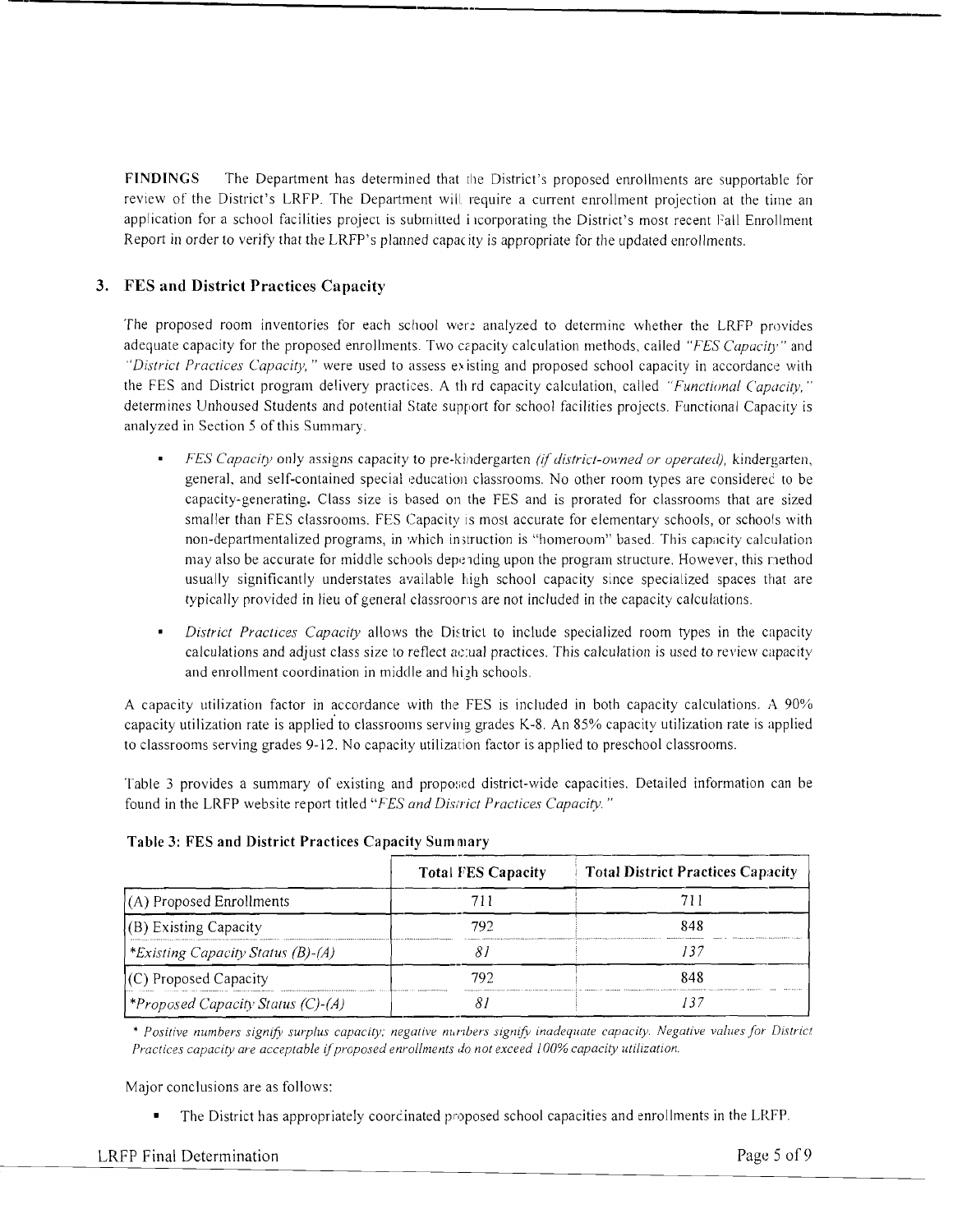Adequate justification has been provided by the District if capacity for a school deviates fron the proposed enrollments by more than 5%.

**----------------------------------**

**FINDINGS** The Department has determined that the proposed District capacity, in accordance with the proposed enrollments, is adequate for review of the District's LRFP. The Department will require a current enrollment projection at the time an application for a school facilities project is submitted, incorporating the District's most recent Fall Enrollment Report. in order to verify that the LRFP's planned capacity meets the District's updated enrollments.

# **4. Functional Capacity and Unhoused Students Prior to Proposed Work**

*Functional Capacity* was calculated and compared to the proposed enrollments to provide a preliminary estimate of Unhoused Students and new construction funding eligibility. Functional Capacity is the adjusted gross square footage of a school building *(total gross square feet minus excluded space)* divided by the minimum area allowance per Full-time Equivalent s'udent for the grade level contained therein. Unhoused Students is the number of students projected to be enrolled in the District that exceeds the Functional Capacity of the District's schools pursuant to N.J.A.C.  $6A:26-2.2(c)$ .

*"Excluded Square Feet"* in the LRFP Functional Capacity calculation includes (I) square footage exceed.ng the FES for any pre-kindergarten, kindergarten, general education, or self-contained special education classroom; (2) grossing factor square footage *(corridors, stairs, mechanical rooms, etc.)* that exceeds the FES allowance, and (3) square feet proposed to be demolished or discontinued from use. Excluded square feet may be revised during the review process for individual school facilities projects.

Table 4 provides a preliminary assessment of Functional Capacity, Unhoused Students, and Estimated Maximum Approved Area for the various grade groups in accordance with the FES. Detailed information concerning the calculation and preliminary excluded square feet can be found in the LRFP website reports titled *"Functional Capacity and Unhoused Students"* and *"F'II1ctional Capacity Excluded Square Feel. "* 

|                        |            | Estimated  |                 |                | $E = C \times D$  |
|------------------------|------------|------------|-----------------|----------------|-------------------|
|                        | А          | Existing   | $C = A - B$     | Area           | Estimated Maximum |
|                        | Proposed   | Functional | Unhoused        | Allowance      | Approved Area for |
|                        | Enrollment | Capacity   | <b>Students</b> | (gsf/students) | Unhoused Students |
| *Elementary (PK-5)     | 481        | 730        |                 | 125.00         |                   |
| Middle $(6-8)$         | 230        | 379        |                 | 134.00         |                   |
| $High (9-12)$          | N          |            |                 | 151.00         |                   |
| <b>District Totals</b> | 711        | 1,109      |                 |                |                   |

# Table 4: Functional Capacity and Unhoused Students Prior to Proposed Work

\*Since the District is not an ECPA district, general education preschool students are not included in the calculations *Special education preschool students, if applicable, are incivedd in the calculations for grades PK-5.*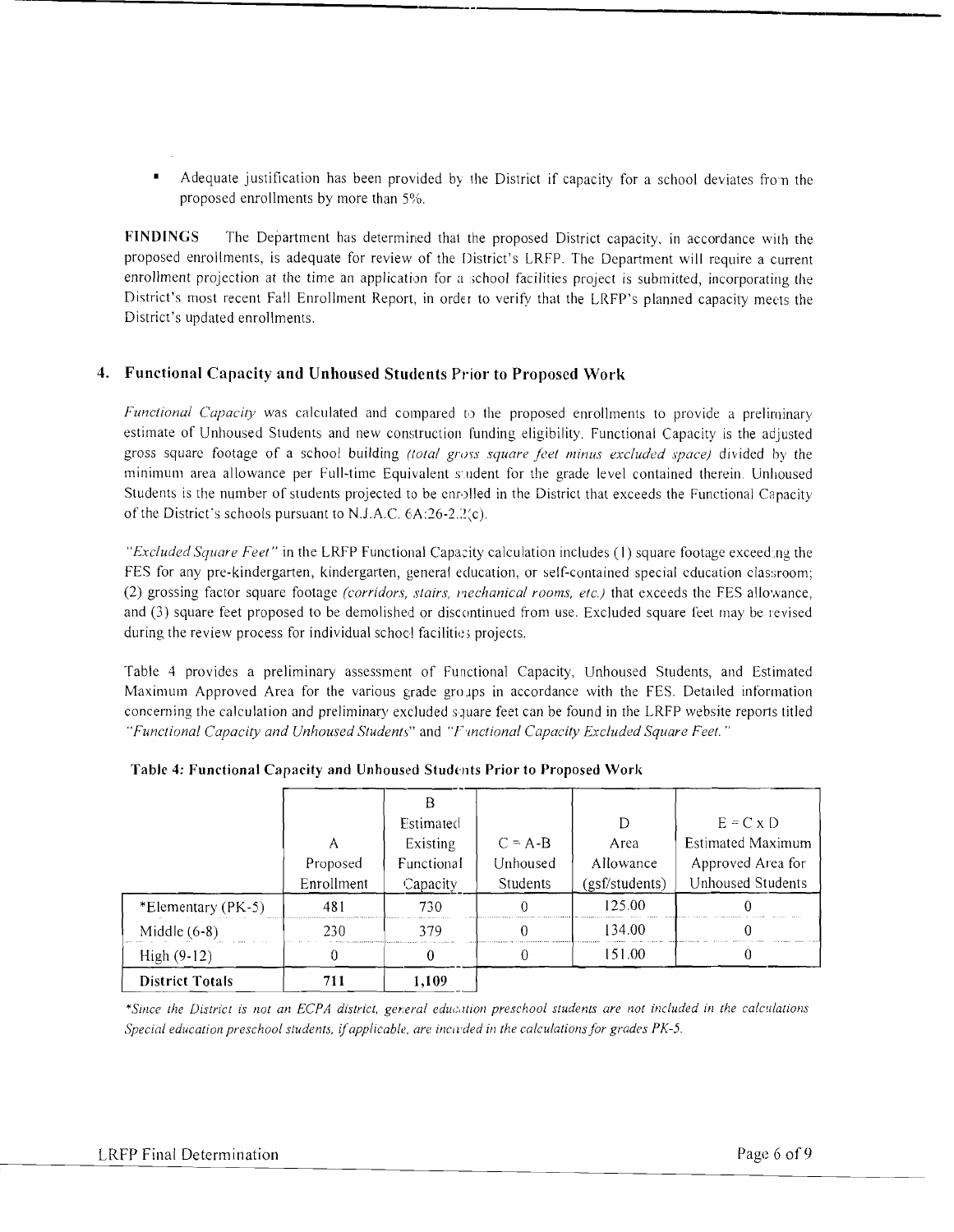Major conclusions are as follows:

The calculations for "Estimated Existing Functional Capacity" n/a school facilities projects that have been approved by the Department but were lot under construction or complete at the time of Plan submission.

----------------------------------

- The District, based on the preliminary LRFF assessment, does not have Unhoused Students for the following FES grade groups: n/a.
- The District, based on the preliminary LRFP assessment, has Unhoused Students for the following FES grade groups: n/a.
- The District is not an ECPA District. Therefore, pre-kindergarten students are not included in the calculations.
- The District is not proposing to demolish or discontinue the use of existing District-owned instructional space. The Functional Capacity calculation excludes square feet proposed to be demolished or discontinued for the following F'ES grade groups: n/a.

FINDINGS Functional Capacity and Unhoused Students calculated in the LRFP are preliminary estimates. Justification for square footage in excess of the FES a 1d the determination of additional excluded square feet, Preliminary Eligible Costs (PEC), and Final Eligible Costs (FEC) will be included in the review process for specific school facilities projects. A feasibility stuey undertaken by the District is required if building demolition or replacement is proposed per N.J.A.C.  $6A.26-2.3(b)(10)$ .

# 5. Proposed Work

The District was instructed to review the condition of its facilities and sites and to propose corrective *"system"* and "inventory" actions in its LRFP. "System" actions upgrade existing conditions without changing spatial configuration or size. Examples of system actions include new windows, finishes, and mechanical systems. *"Inventory"* actions address space problems by removing, adding, or altering sites, schools, buildings and rooms. Examples of inventory actions include building additions, the reconfiguration of existing walls, or changing room use.

Table 5 summarizes the type of work proposed in the District's LRFP for instructional buildings. Detailed information can be found in the LRFP website repor:s titled "Site Asset Inventory," "LRFP Systems Actions *Summary," and "LRFP Inventory Actions Summary."* 

| <b>Type of Work</b>                                            | Work Included in LRFP |
|----------------------------------------------------------------|-----------------------|
| System Upgrades                                                | Υρς                   |
| <b>Inventory Changes</b>                                       |                       |
| Room Reassignment or Reconfiguration                           | Yes                   |
| <b>Building Addition</b>                                       |                       |
| New Building                                                   |                       |
| Partial or Whole Building Demolition or Discortinuation of Use |                       |
| New Site                                                       |                       |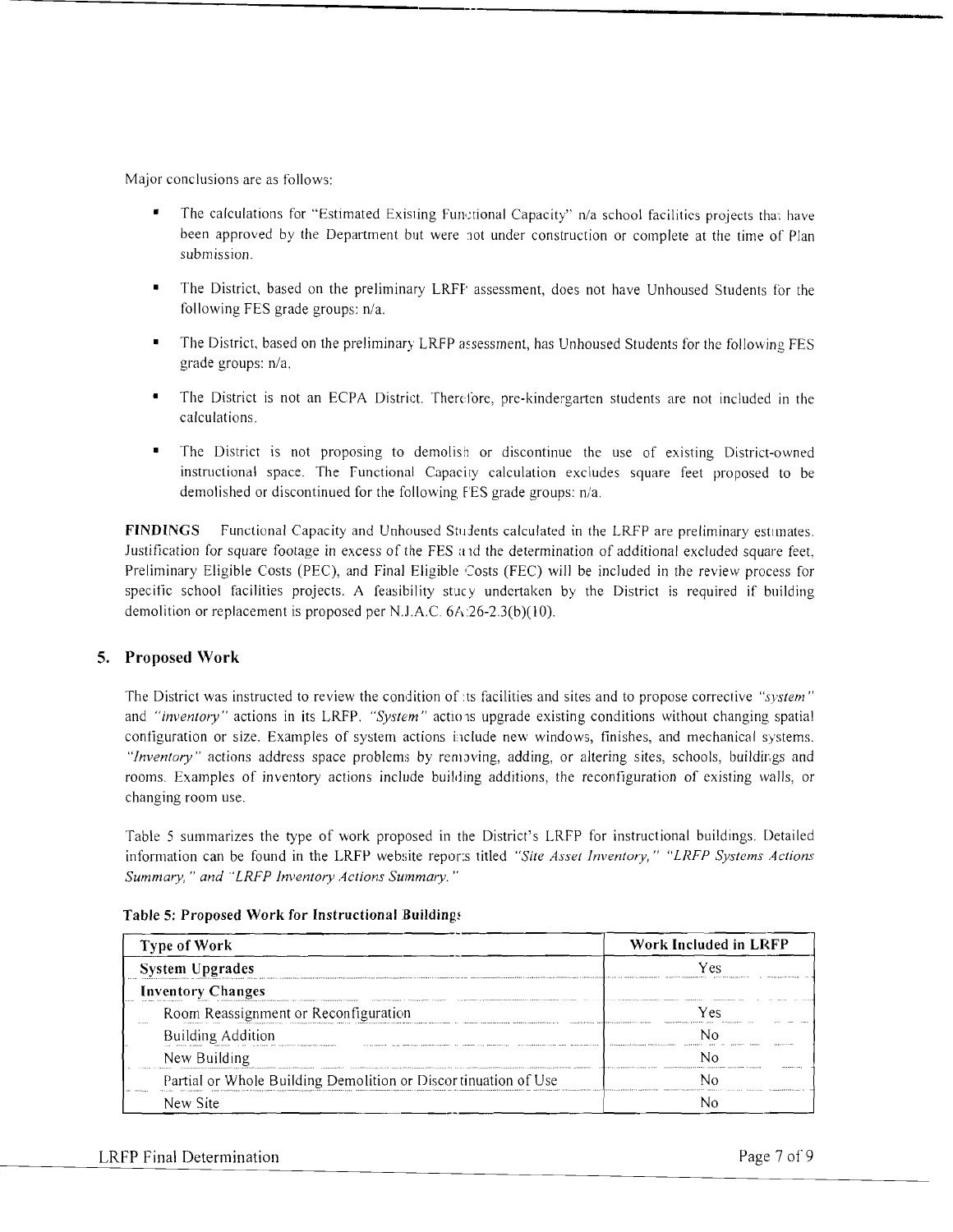Major conclusions are as follows:

- The District has proposed system upgrades in  $o$  ie or more instructional buildings.
- $\blacksquare$  The District has not proposed inventory changes,  $n/a$ , in one or more instructional buildings.
- The District has not proposed new construction in lieu of rehabilitation in one or more instructional buildings.

**----------------------------------**

Please note that costs represented in the LRFP are for capital planning purposes only. Estimated costs are not intended to represent preliminary eligible costs or final eligible costs of approved school facilities projects.

The Act (N.J.S.A. 18A:7G-7b) provides that all school facilities shall be deemed suitable for rehabilitation unless a pre-construction evaluation undertaken by the District demonstrates to the satisfaction of the Commissioner that the structure might pose a risk to the safety of the occupants even after rehabilitation or that rehabilitation is not cost-effective. Pursuant to N.J.A C.  $6A:26-2.3(b)(10)$ , the Commissioner may identify school facilities for which new construction is proposed in lieu of rehabilitation for which it appears from the information presented that new construction is justified, provided, however, that for such school facilities so identified, the District must submit a feasibility study as part of the application for the specific school facilities project. The cost of each proposed building replacerne 1t is compared to the cost of additions or rehabil itation required to eliminate health and safety deficiencies and to achieve the District's programmatic model.

Facilities used for non-instructional or non-educational purposes are ineligible for State support under the Act. However, projects for such facilities shall be reviewed by the Department to determine whether they are consistent with the District's LRFP and whether the facility, if it is to house students (full or part time) conforms to educational adequacy requirements. These projects shall conform to all applicable statutes and regulations.

**FINDINGS** The Department has determined that the proposed work is adequate for review of the District's LRFP. However, Department approval of proposed work in the LRFP does not imply that the District may proceed with a school facilities project. The District must submit individual project applications with cost estimates for Department project approval. Both school facilities project approval and other capital project review require consistency with the District's approved LRFP.

# **6.** Functional Capacity and Unhoused Students After Completion of Proposed Work

The *Functional Capacity* of the District's schools *after* completion of the scope of work proposed in the LRFP was calculated to highlight any remaining Unhoused Students.

Table 6 provides a preliminary assessment of Unho, used Students and Estimated Remaining Maximum Area after completion of new construction proposed in the \_RFP, if applicable. Detailed information concerning the calculation can be found in the website report titled "{; *unctional Capacity and Unhoused Students."*